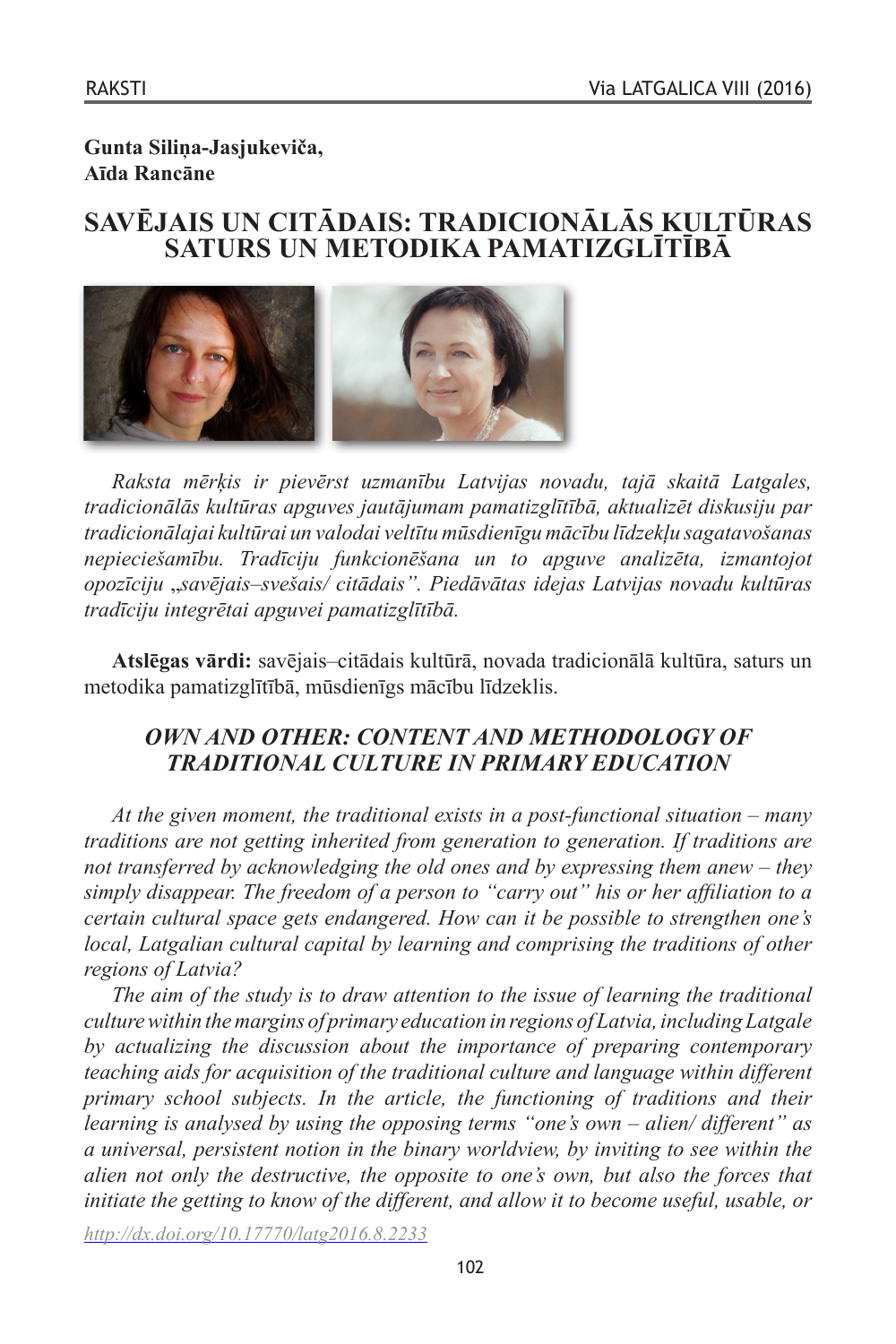*refutable. A conceptual insight is offered within the context of the issue of creating a learning aid and selecting and arranging the content of Latvian regional traditions for the said aid in order to carry out a meaningful primary education for a student.*

*The contraposition of terms "one's own – other" is analysed as a universal, durable notion in the binary worldview. "The other begins, where one's own ends, and this boundary moves along with the person" (Байбурин 1993: 185). One tends to see in the other not only the destructive, the contrary to one's own, but also the powers that have initiated the creation of person's world. In modern culture, the opposition of "one's own – other" is being replaced by the opposition "one's own – different" by getting to know the different, it can be allowed to become useful, applicable or rejectable.*

*To arrange the surroundings of a person in the manner of a world, first a home is needed. To reside means to be somewhere familiar and intimate, in one's own territory, and it is indispensable in order to specify oneself, to aggregate oneself. It is also a place where an encounter happens with the other, the different. On the other hand, often it is the different that allows one to perceive oneself as a unique entity and to recover one's identity amidst the many changes and transformations.*

*Learning the traditional culture of one's region in the family and school is residing, being together with one's own culture. Recognition of that which is one's own, getting to know it, remembering it is an important condition for building one's identity, which begins in childhood.*

*A mechanical reproduction of the forms of traditional culture is useless. With the intermediation of personal meaningfulness, the socially significant norms and cultural values are made tangible in the mind of an individual and turn into inner motives of his or her actions and behaviour.*

*It is important for the modern person to understand the traditional mechanism of thought, the system of perceptions and rituals, the reason behind them by using critical thinking already before beginning to learn about traditions, thus approaching the spiritual horizons of the archaic. By getting to know the different, it can become useful, applicable or rejectable.*

*Within the concept of the content of the traditional culture it is important to respect the concepts and the principles that characterize every era and its society in general. Those are: time, space, participants, rituals, and results. The traditional culture can be incorporated in learning every area of basic education – the content of all subjects: languages, basics of technology and sciences, art, man and society. Traditional festivities offer the systemic and systematic option of absorption of the diversity of cultural traditions by using the content of different subjects of the basic education as a meaningful tool. Within this kind of education the artificially created margins of subjects disappear – life is reflected as a whole.*

*Modern didactic concepts in creating useful insights suitable for learning the traditional culture are found in the empirical approach and action theory (Dewey 1979; Gill, Brockbank 2004; Griffin, Holford, Jarvis 2003; Kolb 2000; Леонтев*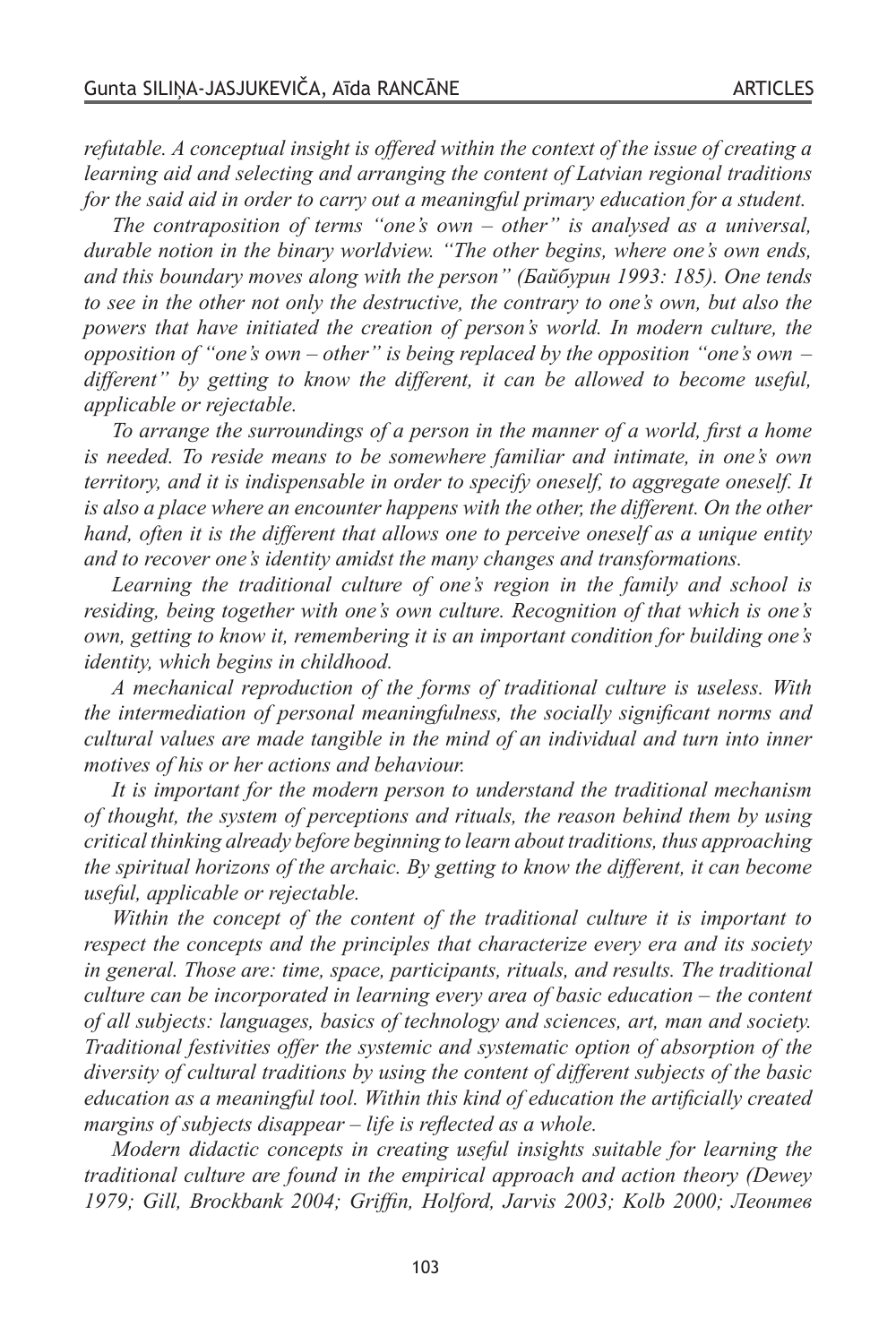*2005) that accentuates the significance of the personal experience and activity of an individual in constructing a new experience and comprehension, in the theories of personal development accentuating the part society and cultural space play in the process of the becoming of a personality (Bronfenbrenner 1989; Rogoff 2003), in the critical thinking approach the use of which in the education of an individual provides them with a deeper understanding of the changing reality (Kolb 2000; McWilliam, Taylor 2012).* 

*Experience about one's regional traditional culture can be obtained in a theoretical and cognitive way, but the true depth of the cultural awareness is revealed only, when those traditions are being applied. Celebrations consolidate people of different generations within a common experience. By celebrating together with those close to child, that child will not question the importance of traditions. Learning by cooperating with people from different generations is one of the most important principles in the practice of the traditional culture. The meaningful understanding forms easier if a practical activity with a specific material takes place within a specific environment. Experience strengthens the connections to the surrounding world.*

**Keywords:** one's own – different in culture, regional traditional culture, content and methodology in primary education, contemporary teaching tool.

### **Ievads**

Latvijas novadu tradicionālā kultūra ir strapdisciplinārs pētījumu objekts. Suitu kultūrtelpā un Latgalē tiek veidotas un realizētas novada mācības programmas un izdoti tradīciju audio, video materiāli (piemēram, "Suitu novada mācība" (2016); "Baļtinovys receptis" (2014); "Viļakys ticiejumi" (2016) u. c.), sabiedrībā tiek diskutēts, kā novadam raksturīgās kultūras vērtības sistēmiski un sistemātiski piedāvāt formālajā un neformālajā izglītībā.

Novada mācības saturā līdzās latviešu valodas izlokšņu, novada vēstures un personību devuma iepazīšanai ir ļoti svarīgi nodrošināt novada tradicionālās kultūras apguvi. Tradicionālajā kultūrā ietilpst novadam raksturīgās ikdienas un svētku ieražas, zināšanas un paražas, kas saistītas ar dabu un Visumu, tautasdziesmas, rotaļas, spēles, pasakas, mīklas, sakāmvārdi, tautastērps, ēdieni, amatniecība u. c. Tā kā tradicionālā kultūra eksistē postfunkcionālā situācijā – daudzas tradīcijas vairs netiek pārmantotas no paaudzes paaudzē, būtiski to apguvi pārdomāti īstenot izglītībā, tādējādi nodrošinot kultūras ilgtspēju nākotnē.

Ja tradīcijas netiek pārnestas, seno aptverot un izsakot no jauna, tās vienkārši zūd (Gadamers 2002: 92; Kūle 2016: 246). Tādā gadījumā zūd arī vērtības, kas ietvertas tradīcijās. Vērojot jauno ģimeņu klātbūtni gadskārtu svētkos gan Rīgā, gan novados daudzu gadu garumā, redzams, ka daudziem vecākiem ir būtiski dot iespēju saviem bērniem iegūt zināšanas un prasmes, ar kurām viņi varēs veidot piederību konkrētai kultūras telpai: *Audzināšanas sastāvdaļa ir tradīciju turpināšana – audzinot*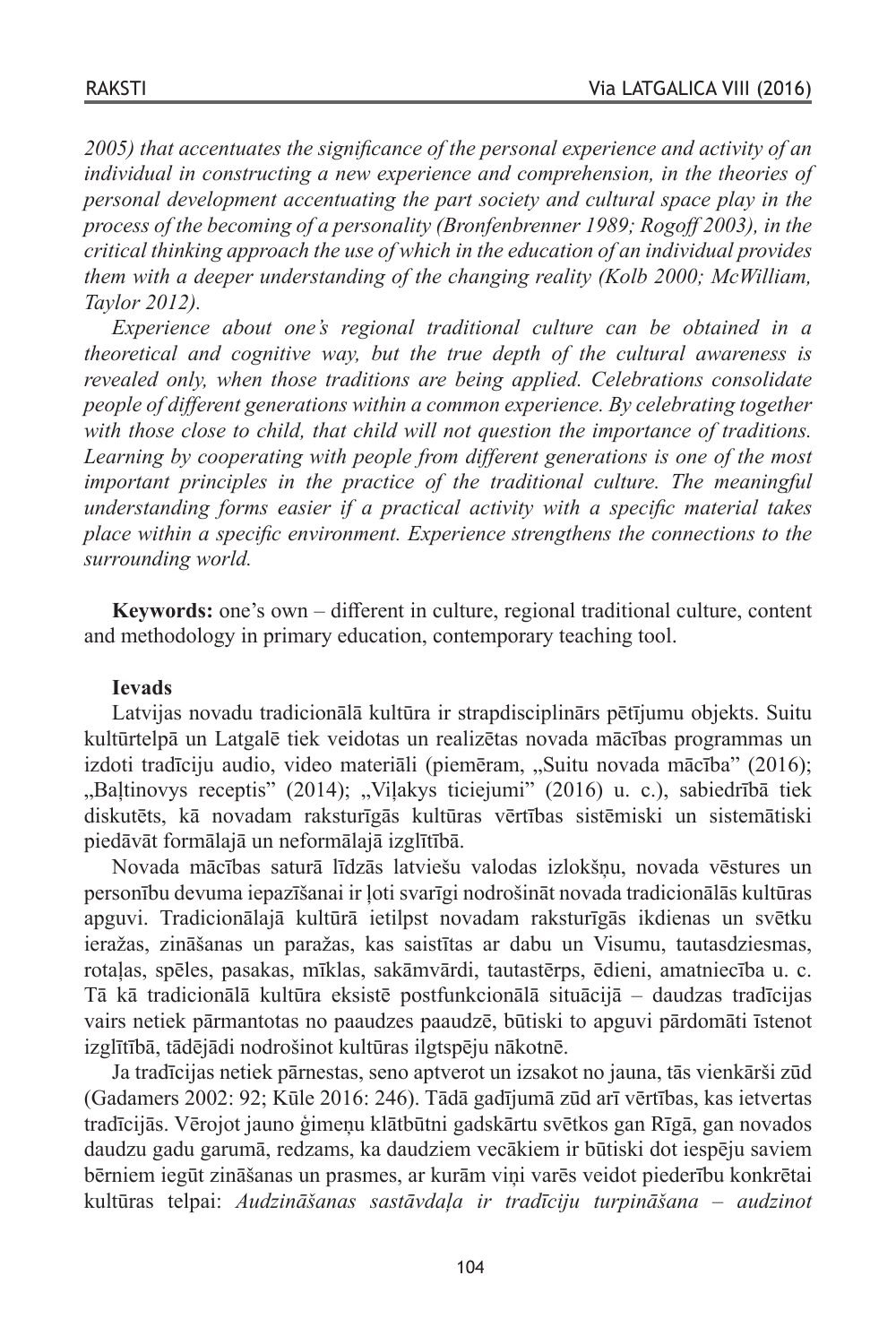*un skolojot nemanāmi liek ieaugt noteiktā kultūrā* (Kūle 2016: 241). Kā īstenot tradicionālās kultūras apguvi pamatizglītībā?

Raksta mērķis – pievērst uzmanību Latvijas novadu, tajā skaitā Latgales, tradicionālās kultūras apguves jautājumam, aktualizēt diskusiju par tradicionālās kultūras apguvi pamatizglītībā un tā īstenošanai atbilstošu mūsdienīgu mācību līdzekļu sagatavošanas nepieciešamību.

Raksta autoru latviešu folkloras praktizēšana un ietvertā novērošana 30 gadu garumā izmantota kā emiskā pieeja nozīmīgu likumsakarību saskatīšanai pētījuma laukā. Šāda pieeja liek fokusēties uz iekšējām, būtiskām, dotajai kultūrai raksturīgām iezīmēm. Tā paredz datu aprakstīšanu un apceri veikt ar "sava cilvēka acīm" jeb "skatu no iekšpuses". Emiskās konstrukcijas ir svarīgas intuitīvai un empātijā balstītai kultūras izpratnei (Pike 1954: 8-28). Rakstā pamatota darbības teorijas un empīriskās mācīšanās teorijas aktualitāte tradicionālajai kultūrai veltītu mācību līdzekļu izstrādē (Dewey 1979; Kolb 1984; Леонтьев 2005). Kloda Levī-Strosa (*Claude Lévi-Strauss*) bināro opozīciju analītiskā metode izmantota kā skatījums tradīciju funkcionēšanas un apguves analīzē. Opozīcija "savējais-svešais/ citādais" rosina citādajā kultūras faktā saskatīt ne tikai destruktīvo, savējam pretī stāvošo, bet arī spēkus, kas iniciē "citādā" iepazīšanu, ļaujot tam kļūt derīgam, izmantojamam vai noraidāmam.

#### **Opozīcija "savējais–svešais/ citādais***"* **kultūrā**

Binārais pasaules tvērums, tāpat kā opozīcijas "savējais–svešais" izmantošana telpas un tajā notiekošo procesu strukturēšanā, ir universāls, noturīgs priekšstats, kas sastopams daudzās kultūrās (Леви-Строс 2000). Šāds divdaļīgs strukturējums, no vienas puses, paredz cilvēkam piederošo, apgūto pasaules daļu, no otras – citu daļu, kas pieder visam necilvēciskajam, dzīvniekiem, gariem, dieviem, mirušajiem. Svešā, nesakārtotā, neapgūtā, nezināmā pasaules daļa ir kvalitatīvi atšķirīga un stājas pretī sakārtotai, apdzīvotai, organizētai, pazīstamai telpas daļai. "Svešais" tradicionālās sistēmas ietvaros ir ne tikai nepazīstams, savādāks, bet arī definējams kā potenciāli naidīgs, bīstams, atsvešināts. *Svešais sākas tur, kur beidzas savējais, un šī robeža ceļo kopā ar cilvēku* (Байбурин 1993: 185). Svešā pasaule var sākties viņpus cilvēka apgūtās telpas, tā var sākties tūlīt aiz viņa mājas sliekšņa, tā var pastāvēt arī mājas iekšienē, noteiktās mājokļa zonās.

Līdzība saskatāma sakrālās telpas dialektikā, kur viena no tās iezīmēm – būt atkārtojamai dažādos cilvēkam pieejamos līmeņos. Pateicoties analoģijas principam, viena un tā paša arhetipa<sup>1</sup> (pasaules radīšana Kosmosa centrā) atdarināšana iespējama dažādos "rupjākos", "lokalizētos" variantos. Piemēram, jebkura pilsēta, dievnams vai mājoklis ir Visuma centrs, jebkurš koks spēj pārvērsties Pasaules kokā utt. No vienas puses, centrs, sakralizētā pasaules daļa ap to pieļauj neskaitāmus imitācijas

<sup>1</sup> M. Eliade jēdzienu *arhetips* lieto atšķirīgi salīdzinājumā ar K. G. Jungu. Viņam arhetipi ir modeļi, *Sakrālā* ideālie paraugi, kuru imitācijai jeb atdarināšanai piemīt ne tikai reliģiska, bet arī ontoloģiska un eksistenciāla nozīme. Šāda atdarināšana palīdz atrast patieso realitāti jeb kļūt reālam.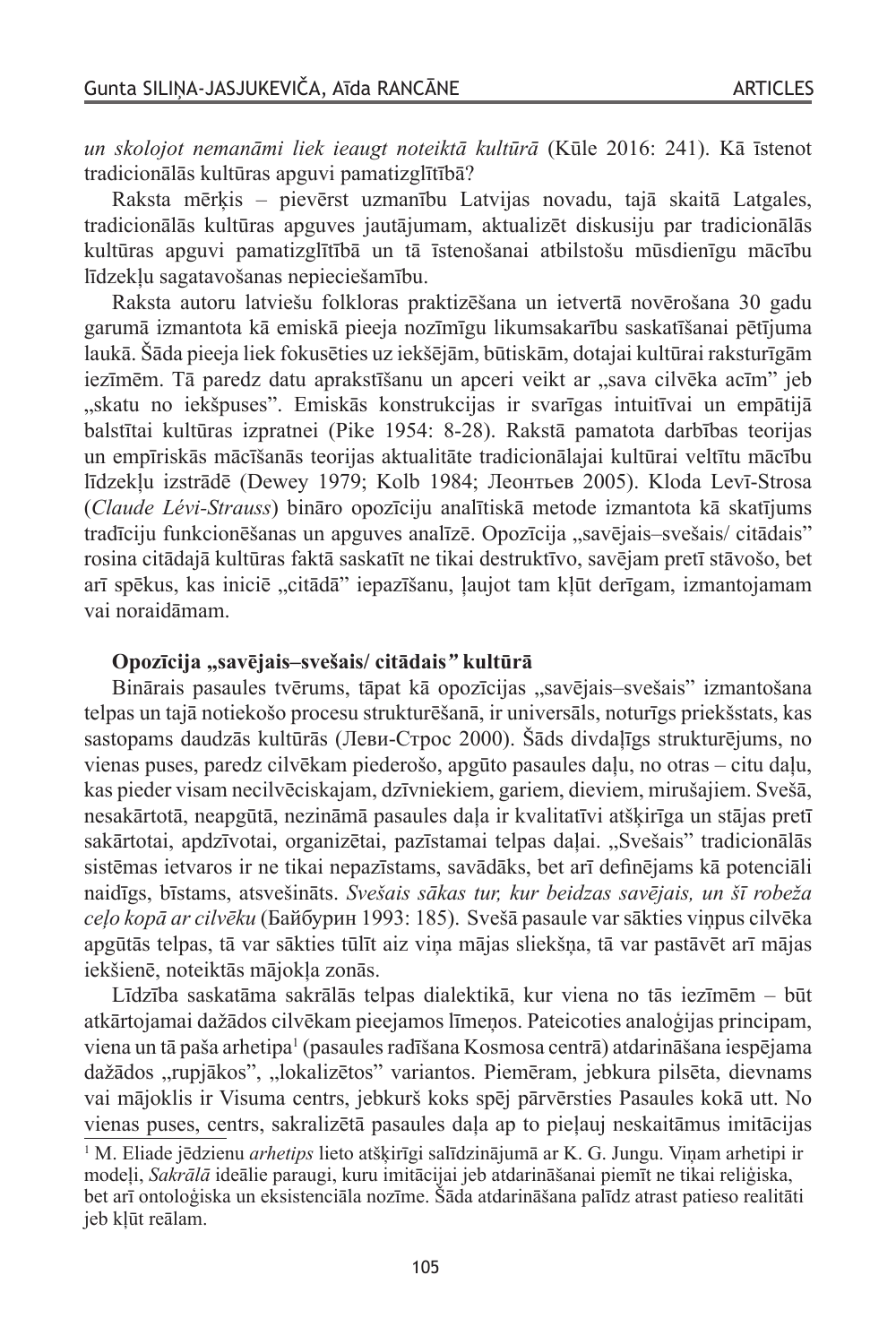variantus, no otras, pēc Mirčas Eliades (*Mircea Eliade*) domām, pats cilvēks nepārtraukti tiecas tuvoties šim arhetipam un realizēt to (Элиаде 2015: 327). Tikai imitējot kādu arhetipu, jebkurš priekšmets vai darbība kļūst reāla. Tātad, no cilvēka ritualizētās darbības būs atkarīgs – kura, vai cik liela pasaules daļa kļūs sakārtota, apgūta un padarīta par savējo.

Kāpēc svešais tomēr ir pievilcīgs un noderīgs? No mīta un rituāla viedokļa, kur redzam, ka kosmoss tiek izdalīts no haosa, svešais nav otršķirīgs, drīzāk otrādi. Svešais (haoss) eksistē pirmsākumā, vēl pirms parādījies savējais (kosmoss). Lūk, kāpēc cilvēks tiecas svešajā saskatīt ne tikai destruktīvo, savējam pretī stāvošo, bet arī  $s$ pēkus, kas iniciējuši cilvēka pasaules rašanos un joprojām apgādā to ar "resursiem" **(**Байбурин 1993: 183). Kultūra rada ne tikai savu iekšējo organizāciju, bet arī veido savu ārējās dezorganizācijas tipu – svešo, ar kuru tā atrodas aktīvas apmaiņas un saspringta pretnostatījuma stāvoklī (Морина 2011).

Mūsdienu kultūrā vērojama tendence mīkstināt pretnostatījumu "savējaissvešais", pateicoties tolerances idejai, dialoga koncepcijai un sociālajai partnerībai, svešais sociālā aspektā zaudē savu jēgu, un opozīciju "savējais–svešais" nomaina opozīcija "savējais-citādais". Citādā kultūra ir mazāk pretnostatīta un mazāk potenciāli bīstama. Mūsdienu globalizētajā pasaulē "svešais" netiek izdalīts kā īpašs sociāls fenomens. "Svešais" ir vai nu visur klātesošs, vai nemanāms. Urbanizētā vide padara sociālās attiecības bezpersoniskas un anonīmas, tajās nav savstarpējas tuvības, siltuma (Штихве 1998). Šādā situācijā "svešais" atrodas ārpus atšķirību shēmas "savējais–svešais", tāpēc, ka vai nu visi ir "svešie", vai visi – "savējie". Un tomēr, tiklīdz parādās resursu ierobežojums, latenti eksistējošais binārisms "savējais– svešais" manifestējas un kļūst par nepārvaramu kultūras iezīmi (Гороховская 2011).

Ieva Lapinska, analizējot filozofu Emanuela Levina *(Emmanuel Levinas)*, Martīna Heidegera *(Martin Heidegger)* un Lisas Irigarajas *(Luce Irigaray)* darbus, runā par mājošanu kā esamību pasaulē, kas nav tikai telpiska atrašanās tajā iekšā. Mājošana ir attiecības ar tuvo un zināmo. Lai apkārtne cilvēka uztverē būtu sakārtota kā pasaule, ir vajadzīga māja. Mājošana – pazīstamais, tuvais, savējais, ir nepieciešams nosacījums sevis konkretizēšanai, sakopošanai. Mājošana ir arī nepieciešams nosacījums, lai varētu notikt sastapšanās ar citu (Lapinska 2012: 72– 73). Bieži vien tieši citādais ir tas, kas palīdz uztvert sevi kā savdabīgu patību un daudzajās pārmaiņās atgūt identitāti. *Pēc Levina domām*, raksta Lapinska, *būt mājās nozīmē būt kopā ar kādu, būt kāda pieņemtam. Mājīgumu rada attiecības ar Citu, kura klātbūtne ir diskrēta, būdama vienlaikus prombūtne.* (..) *attiecības ar tuvo un pazīstamo ir patības nošķiršanās piepildījums, un nošķiršanās tajā konstituējas kā mājošana. "Kopš šī brīža eksistēt nozīmē mājot"* (Lapinska 2012: 74).

Attiecinot minētās filozofiskās nostādnes uz tradicionālās kultūras apguvi, svarīgi būtu sākt ar "savējā", tuvā apzināšanu un apguvi, savas mājas izveidi. Mājas, kas būvēta no paaudzes paaudzē mantotām vērtībām un atziņām. Paradoksāli, bet mūsdienu patērētāju sabiedrībā dažkārt savas tautas aizmirstās, pazaudētās tradīcijas tiek uztvertas kā "svešais", nepazīstamais un to apguve saistās ar krietnu piepūli.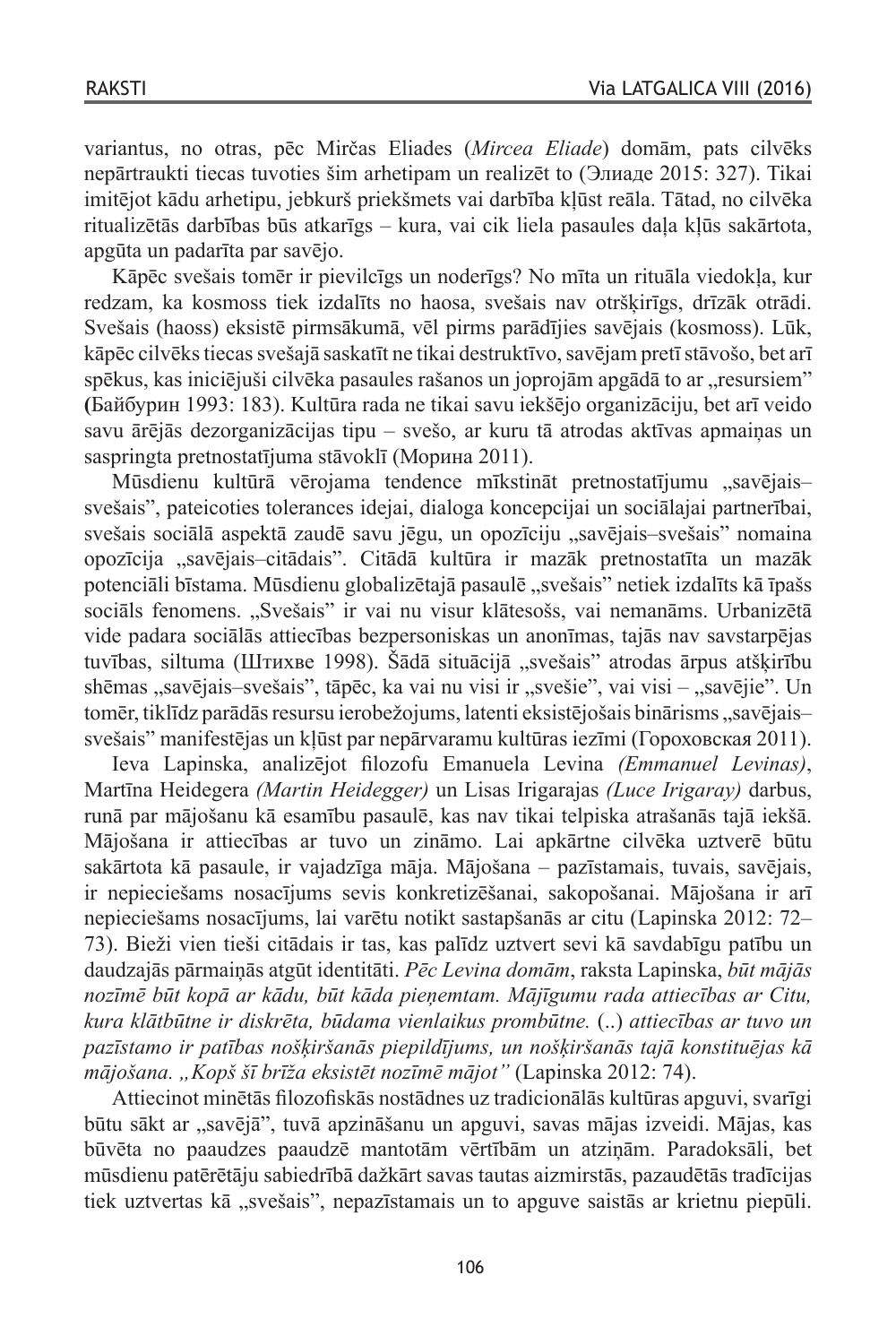Jautājums par tradicionālās kultūras kā vispārcilvēciskās un Latvijas nacionālās kultūras nozīmi mūsdienu sabiedrībā ir saistīts ar arvien pieaugušo globalizāciju, kas būtiski konkurē ar etnosa vēsturisko atmiņu, tradīcijām un identitāti. Dažādu sociālu, ekonomisku un politisku iemeslu dēļ savējais bieži vien ir ticis aizmirsts un kļuvis par nesaprotamu, nepazīstamu, svešu. Tā atpazīšana, iepazīšana, atcerēšanās ir svarīgs nosacījums savas patības konstituēšanā.

Patības konstituēšanas process sākas bērnībā, kad kopā ar sev tuviem pieaugušajiem bērns mācās izprast savu izcelšanos, dzīves jēgu, vērtības. Kultūras telpai raksturīgo tradicionālo zināšanu un prasmju kopums ļauj viņam iekļauties novada kultūrvidē un sabiedrībā, atklāt un realizēt savas personības potenciālu un vienlaikus ar atbildību saglabāt tradicionālās vērtības nākamajām paaudzēm. Mūsdienīga mācīšanās nav paklausīga autoritāšu parauga reproducēšana, apgūstot novada tradīcijas, bērnam un skolotājam jākļūst par sadarbības partneriem, tautas kultūras pieredzes atklājējiem un interpretētājiem. Šajā sakarā ļoti svarīgs jautājums ir mācību līdzekļu veidošana.

#### **Tradicionālās kultūras satura izvēles un sakārtojuma pamatojums**

Mācību literatūras veidotājiem tiek izvirzīta prasība nodrošināt ne tikai Valsts pamatizglītības standartā noteiktā obligātā mācību priekšmeta satura apguvi, bet rūpēties par bērna kultūrizpratnes, kritiskās domāšanas, problēmrisināšanas prasmes, pašiniciatīvas, sadarbības un radošās izpausmes sekmēšanu (MK noteikumi 2013: Nr. 894).

Raksta autoru pieredze pedagogu sagatavošanā un tālākizglītošanā liecina, ka vairums skolotāju apzinās savu atbildību novadu tradicionālās kultūras mantojuma saglabāšanā, bet norāda, ka pietrūkst tā īstenošani atbilstošas mācību literatūras. Tam jāpiekrīt, jo, izvērtējot pamatizglītības mācību grāmatu saturu, redzams, ka informācijai par Latvijas novadu vēsturi, folkloru, valodu, cilvēku dzīvesveidu trūkst sistēmas. Informācija par tradīcijām tiek piedāvāta epizodiski, virspusēji, bieži kā ārpus konteksta esošu piemēru, vingrinājumu u. tml. uzdevumu kopums. Latvijas novadu kultūras tradīciju savdabības iepazīšana paliek skolotāju ziņā (Siliņa-Jasjukeviča, 2011).

Lai risinātu tradicionālās kultūras mācību literatūras pieejamības problēmu, autores uzsākušas darbu pie grāmatu sērijas "Saules gads". Divas grāmatas "Saules gads. Ziemassvētki" un "Saules gads. Lielā diena" jau ir izdotas un pieejamas lietošanai (Rancāne, Siliņa-Jasjukeviča, Briška 2014; 2016). Grāmatu veido trīs savstarpēji saistītas daļas. Pirmajā nodaļā plaši skaidrotas Latvijas novadu gadskārtu svētku tradīcijas, otrajā nodaļā piedāvāti integrēti mācību uzdevumi, kas domāti skolēniem, trešajā nodaļā apkopoti metodiskie ieteikumi skolotājiem starpdisciplinārai tradicionālās kultūras apguvei mācību procesā.

Ideja tradicionālās kultūras apguvi piedāvāt gadskārtu svētku tradīciju kontekstā nav nejauša. Koncentrētā veidā svētki atklāj tautas kultūras kodolu un piedāvā laika pārbaudītu sistēmu indivīda un pasaules saskaņas meklējumiem. Raksta autoru 30 gadus ilgā pieredze tautas tradīciju izzināšanā un bagātā svētku svinēšanas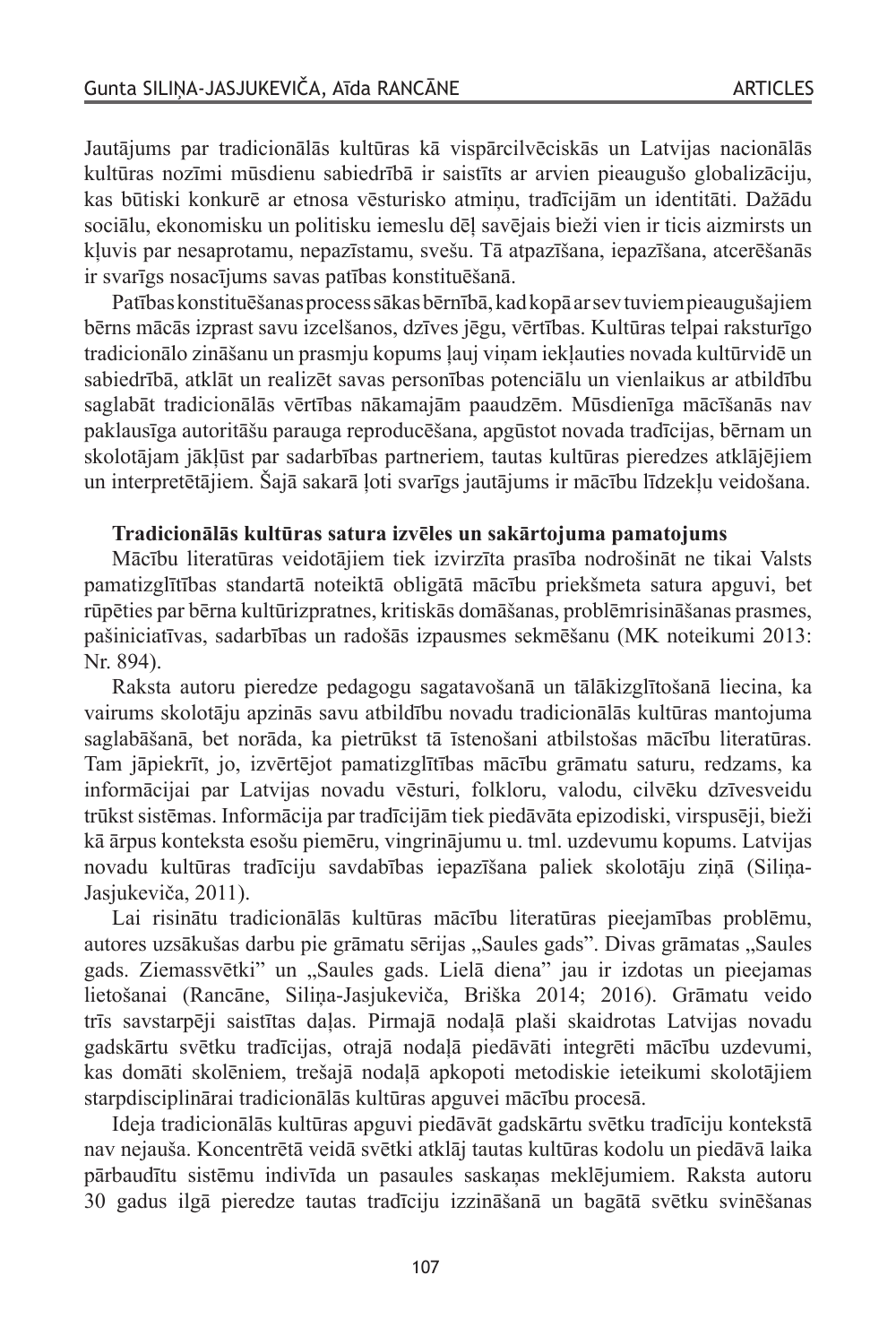pieredze dažādās mērķauditorijās ļauj apgalvot, ka svētki kā kultūras parādība saliedē dažādu paaudžu cilvēkus kopīgā pārdzīvojumā. Svinot gadskārtu svētkus kopā ar saviem tuvākajiem cilvēkiem, bērnam nerodas šaubas par svētku nozīmību. Tradicionālie gadskārtu svētki joprojām tiek svinēti visos Latvijas novados.

Izstrādājot grāmatas,,Saules gads" koncepciju, gadskārtu svētku satursstrukturēts pēc būtiskām, ikvienu laikmetu un sabiedrību kopumā raksturojošām filozofiskām kategorijām un kultūras struktūrelementiem. Tie ir *laiks, telpa, dalībnieki, rituāli* un *rezultāts.* Šāds mācību satura sakārtojums bērnam piedāvā iespēju dziļi un nopietni izzināt un izprast mūsu kultūrai raksturīgos arhaiskos priekšstatus par pasauli un tās uzbūvi. Minētie kultūras struktūrelementi un pasaules interpretācijas modeļi ir jāpazīst, jo tie nosaka kultūras specifiku konkrētā vēsturiskā periodā.

Tradicionālajā kultūrā iekodētssavdabīgslaika pārdzīvojums un telpasredzējums. Reliģiski mītiskajos priekšstatos atklājas, ka laiks nav viendabīgs un nepārtraukts. Pastāv laika intervāli ar unikālu vērtību, nozīmi un blīvumu: *Laiks, kurā norisinās reliģiski nozīmīgas darbības, ir sakrālais laiks* (Eliade 1996: 65). Tas ir svētku laiks, piepildīts ar dažādām tradīcijām un rituāliem. Līdzīgs ir telpas neviendabīgums. Tajā ir daudz pārrāvumu, lauzumu. Nekas nevar tikt iesākts vai uzsākts bez iepriekšējas orientācijas, bet jebkura organizācija paredz kaut kāda atskaites punkta pastāvēšanu. (Eliade 1996: 27–28) Centrs, robeža, mala, trīs kosmiskās zonas – debess, zeme, pazeme, debesspušu orientācija, šīsaule/ viņsaule – tie ir telpiskie orientieri, kuros norit dzīve un notiek rituāli. Kā raksta Vladimirs Toporovs (*Владимир Топоров*), rituālā laiks kļūst par telpas īpašību, tās ceturto dimensiju. Rituālā laiks un telpa neeksistē atsevišķi (Топоров 1983: 227–284).

Svētku rituāls vai tradīcija nepastāv pati par sevi. Rituālu veic konkrēti rituāla dalībnieki. Svarīgs nosacījums ir ievērot sabiedrības pamatstruktūrvienības – saimes locekļu funkcijas, pilnvaras, uzdevumus svētku rituālu veikšanā un pasaules kārtības nodrošināšanā. Jāpiezīmē, ka tikpat svarīgs šajā laikā ir arī neredzamās, ar prātu neaptveramās pasaules klātbūtnes apjēgums. Komunikācija un kontaktu veidošana ar citpasaules pārstāvjiem (piemēram, maskošanās, veļu mielošana, zīlēšana, gavilēšana u. c.), kā arī saziņa starp cilvēkiem un dieviem (piemēram, ziedošana, koklēšana, rituālo ēdienu gatavošana u. c.) var notikt vienīgi tradicionālajā sabiedrībā reglamentētā veidā – ar rituāla palīdzību. Atgriežoties pie opozīcijas "savējaissvešais", antropologs Alberts Baiburins (*Альберт Байбурин*) uzsver: jo *augstāk "svešā" hierarhijas sistēmā novietoti tie vai citi personāži, jo tālāk tie atrodas no cilvēka, jo augstāka ritualizācijas pakāpe nepieciešama saziņai ar viņiem* (Байбурин 1993: 187). Tieši rituāls kā simbolisku darbību kopums iezīmē robežas starp dzīvei svarīgo un mazsvarīgo. Tas nodrošina un stiprina dzīvības nepārtrauktību.

Kā runāt par seno un vēsturisko ar bērniem mūsdienīgi? Mūsu pieredze liecina, tradicionālo kultūru ir iespējams veiksmīgi iepazīt tad, ja to mācās kopsakarībās ar mūsdienu zinātnes sasniegumiem. Tradicionālie svētki piedāvā sistēmisku un sistemātisku iespēju iedziļināties kultūras tradīciju daudzveidībā, dažādu pamatizglītības mācību priekšmetu saturu izmantojot kā jēgpilnu līdzekli.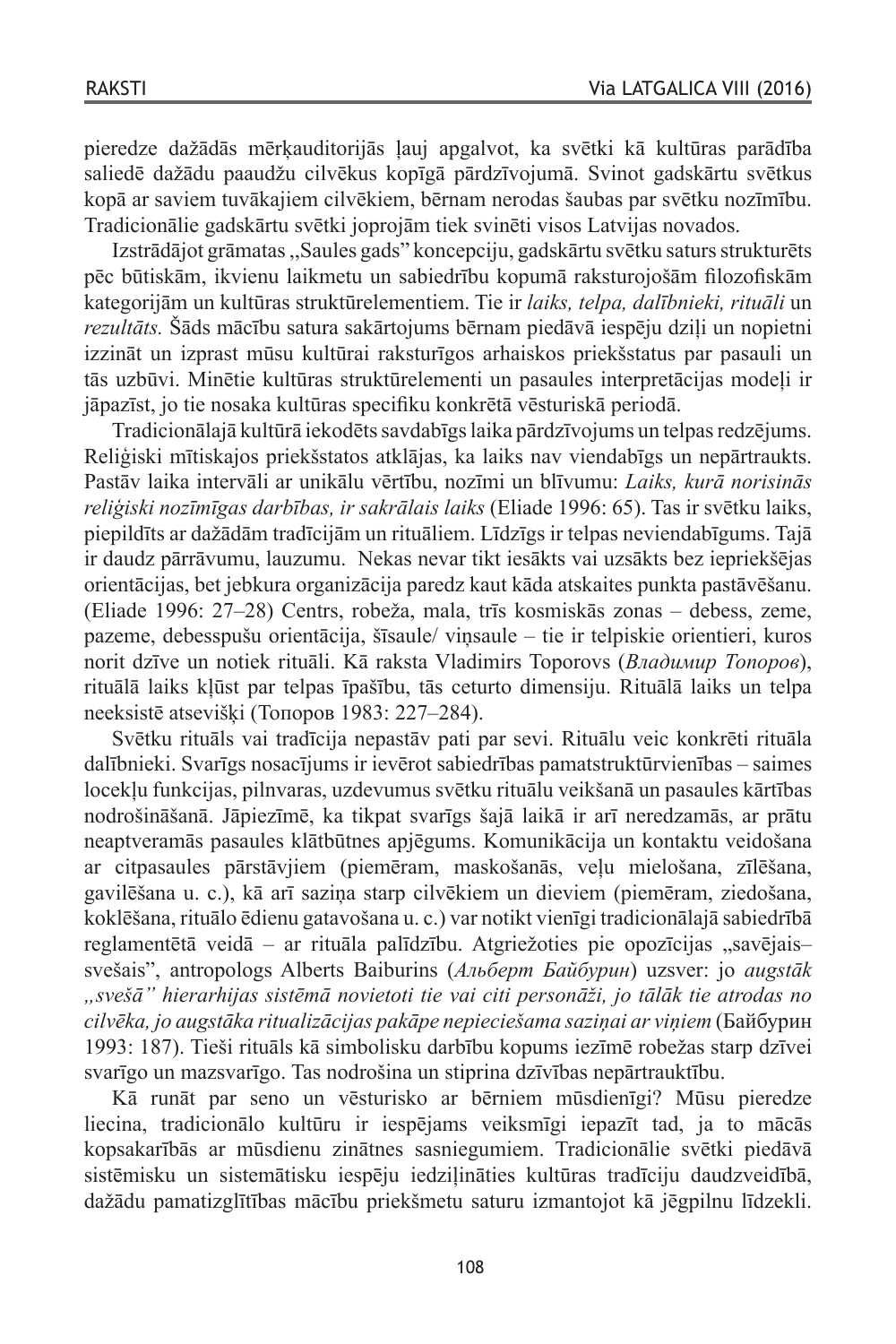Starpdisciplinārās mācībās mākslīgi izveidotās mācību priekšmetu robežas izzūd – dzīve atklājas veselumā. Šo domu pamato etnopsiholoģes Marinas Zikovas (*Марина Зыкова*) teiktais, proti, tradicionālā kultūra izpaužas gan zinātniskā, gan mākslinieciskā veidā. *Ja mūsdienu zinātne piedāvā bezpersonisku, atsvešinātu pasaules redzējumu, kas pamatots teorijās un matemātiskos aprēķinos, bet mūsdienu māksla pārlieku afektīvu un emocionāli sakāpinātu atsevišķa indivīda pārdzīvojumu, tad tradicionālā kultūra, sintezējot mākslu un zinātni, atklāj tādu pasauli, kurā līdzās bezpersoniskajam, zinātniskajam un racionālajam koncentrējas tas fenomena spēks, kas atklājas brīdī, kad cilvēks to radoši lieto* (Зыкова 2006: 11). Dažādu mācību priekšmetu satura integrāciju ļauj īstenot ar svētku tradīciju izziņu saistīts temats, tam atbilstošs izzināmais jautājums, tāpēc pāreja no viena mācību priekšmeta uz citu ir nemanāma un loģiska, tā netraucē bērna izziņas darbību un neprasa darīt visu pēc pulksteņa, bet tad, kad dabiski tas ir nepieciešams.

Mācību procesā dabas zinību un sociālo zinību obligātā satura apguve kopsakarībās palīdz izprastlaikakonceptu.Konkrēta svētkiemraksturīga ēdiena,telpasrotājumavai rituālā atribūta pagatavošanā jēgpilna ir starpdisciplināra mājturības un tehnoloģiju, matemātikas, latviešu valodas un sociālo zinību satura apguve, ko iespējams īstenot veselumā, izmantojot trīs mācību stundas. Novadu folkloras: rotaļu, tautasdziesmu, ticējumu apguves nepieciešamību pamato uzdevumos ietvertais rosinājums pielietot iemācīto svētku situācijā. Gatavojoties svētkiem, folkloru savstarpēji saistīti var īstenot mūzikas, latviešu valodas un sociālo zinību stundās. Starpdisciplināra tradīciju iepazīšana mācībām piedāvā dziļumu.

Svētku tradīcijas mērķtiecīgu izzināšanu padara saprotamu skaidri formulēts sasniedzamais rezultāts. Lai tradīcijas nekļūtu par muzejisku vai bibliotēku krājumā ievietotu faktu, tās ir jālieto. Kas jāņem vērā, veidojot gadskārtu svētku scenāriju, gatavojoties svētkiem mūsdienās? Tā kā atsevišķas tradīcijas vai svētku rituāli ir saglabājušies tikai vienā vai dažos no Latvijas kultūrvēsturiskajiem novadiem, svētku scenārijā iespējams inkorporēt idejas arī no citu novadu folkloras materiāliem un tradīcijām. Kā liecina pedagoģiskā procesa vērojumi, jo darba specifikas dēļ regulāri nākas apmeklēt skolas dažādos Latvijas novados, tradīcijas svētkos bieži tiek izmantotas kā dekoratīvs elements, citāts ,,iz senatnes". Veidojot priekšlikumus svētku norisei, īpaši svarīgs kritērijs ir novadu tradīciju autentiskuma<sup>2</sup> saglabāšana. Par to īpaši domāts, piedāvājot praktiskas svētku svinēšanas idejas grāmatās ,,Saules gads". Izmantojot šo grāmatu, novadiem raksturīgās svētku tradīciju nianses un folkloras materiālus skolotāji Latvijas novados var aizstāt ar sava novada kultūras vērtību apguvi. Šāda darbība paver iespēju novada valodasīpatnību jēgpilnai apguvei un saglabāšanai.

Tradīcijas mācoties, "citādā" iepazīšana ļauj tām kļūt derīgām, izmantojamām vai noraidāmām. *Sākotnēji visas atšķirības fiksējas pēc shēmas "ne mūsu", tātad, nepareizas, nepatiesas. Taču šī shēma netiek stingri fiksēta* (Гороховская 2011).

<sup>2</sup> Autentiskums kā sociāli konstruēts koncepts lietots ar nozīmi – kultūras forma, kuras saikne ar pagātni vai pirmveidolu ir kvalitatīvi pārāka, taču aktīvi dzīvo cilvēku saziņā.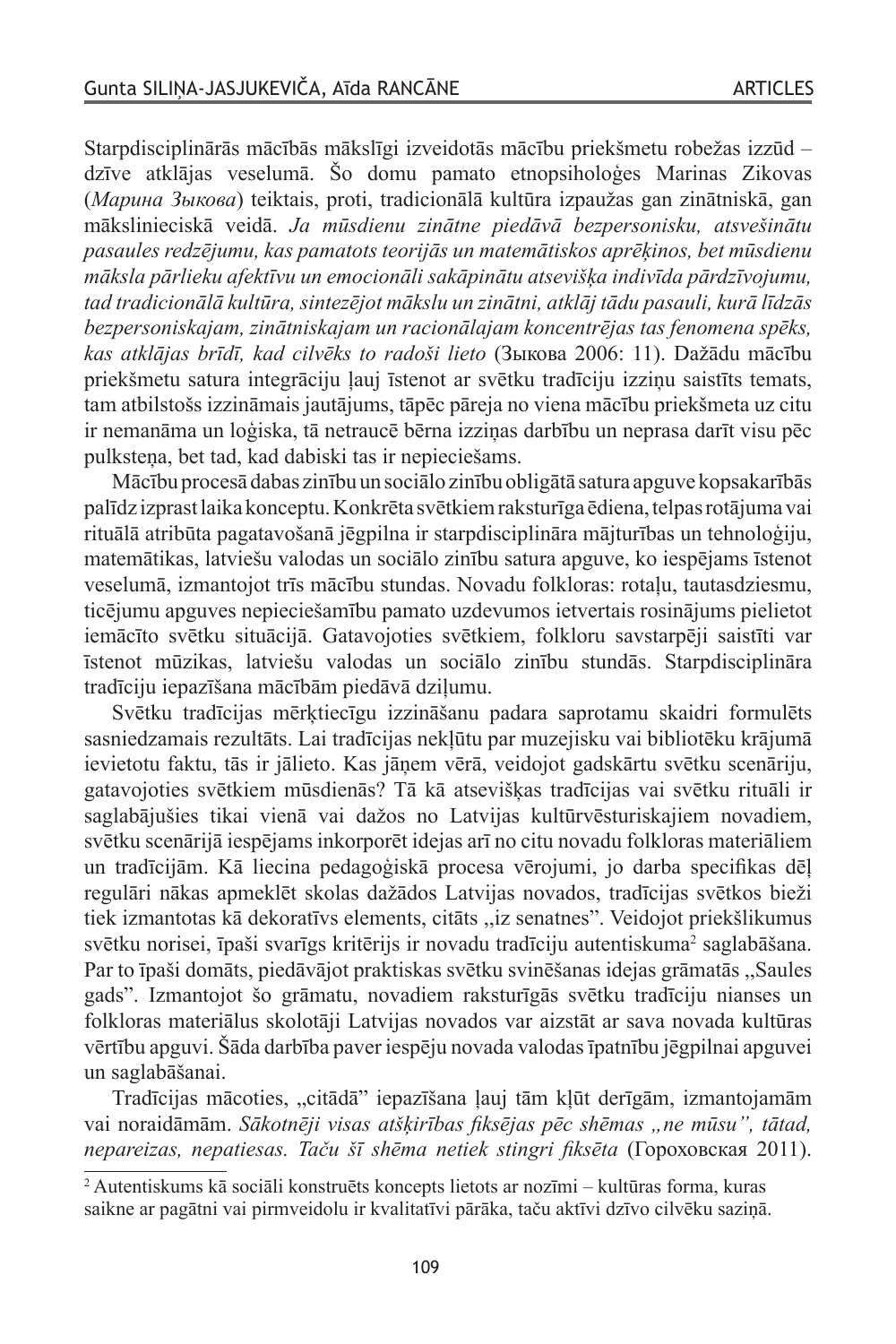Agrārajās sabiedrībās "svešais" ir nepieņemams, turpretī mūsdienu pilsētvidē robeža starp "savējo–svešo/ citādo" regulāri tiek pārkāpta, izjaucot tradicionālās nostādnes un izveidojot nenoteiktības stāvokli. Pēc Larisas Gorohovskas (*Лариса Гороховская*) domām, tieši ikdienas kultūras prakses ir tās, kas "svešo" pārstrādā "savējā" (Гороховская 2011). Svarīgi ar jauninājumiem un interpretācijām nesagraut tradīcijas kodolu, kurš saistīts ar kopienas atmiņu un pašidentifikāciju. Pēc Kristinas Vaisvalavičienes (*Kristina Vaisvalavičienė*), *papildus tam, ko konkrēta*  sabiedrība vai kopiena atzīst par "savējo", tās identitāti palīdz izcelt arī tas, no *kā kopiena norobežojas, ko identificē kā "nesavējo". Tradīcijām vai vērtībām, kuras tiek konotētas ar pozitīvo indeksu, pastāv iespēja pāriet uz savējo lauku, tostarp elementi ar negatīvo vērtējumu tiek attiecināti uz "svešā" kategoriju un tiek noraidīti vai izmantoti "savējā" simboliskā kapitāla stiprināšanai* (Vaisvalavičiene 2014: 157). Piemēram, bluķa vilkšana Ziemassvētkos, putnu dzīšana Lieldienās vai uguns riteņa ripināšana no kalna Jāņos kā liecības Latvijā pierakstītas vienā vai dažos kultūrvēsturiskajos novados. Taču tāpēc vien mēs nevaram apgalvot, ka citur tas nekad nav ticis darīts. Pētījumi atklāj arvien jaunus faktus. Izzinot un iepazīstot rituālu jēgu svētku svinēšanas procesā, mēs varam vai nu atmodināt savu ģenētisko atmiņu un integrēt tos sava novada kultūrā vai otrādi – saprast, ka tie neiederas lokālajā tradīcijā.

Pasaules tautu tradicionālo kultūru pamatā ir vieni un tie paši likumi. Jebkura tradicionālā kultūra dažādās dzīves parādības un notikumus uztver caur opozīcijas prizmu "savējais–svešais" un demonstrē pārsteidzošu mobilitāti "svešā" racionālo elementu apguvē. Tradicionālā kultūra funkcionējusi nepārtrauktā starpkultūru dialogā un "citādā" pieredzes apgūšanā. Tā ir dzīvs organisms, kas rodas, dzīvo un attīstās, iesūcot sevī labākos "svešā" paraugus (Ковалева 2014). Tā tas turpinās arī mūsdienās.

# **Tradīciju apguve pamatizglītības mācību procesā**

Katra paaudze tradīcijas pārbauda no jauna. Lai indivīds tradīcijas atklātu kā ,,derīgas", personīgi nozīmīgas, ir nepieciešams izprast tradicionālo domāšanas mehānismu, priekšstatu un rituālu sistēmu, to jēgu, tādējādi tuvoties atbilstoši arhaiskajam garīgajam apvārsnim. Kas jāņem vērā, realizējot tradicionālās kultūras apguvi pamatizglītībā?

Vispirms svarīgi zināt, kāds ir rituālo darbību rezultāts. "Kāds labums man no tā būs?" vai "Kāpēc man tas jādara?" Ja šādu jautājumu uzdotu tradicionālās sabiedrības pārstāvim, atbilde, iespējams, būtu: "Tā darīja mani senči". Nepārtraukta iedibinātu rīcību atkārtošana ir bijusi iepriekšējo paaudžu dzīve, tā ir veidojusies tradīcija. Mūsdienīgums pieprasa tradīcijas apgūšanā tādu aspektu, kā jēgas izpratne. Mākslīgi tradīcijas neatdzimst, mehāniska tradicionālās kultūras formu reproducēšana mūsdienu cilvēkam, visticamāk, var šķist bezjēdzīga. Taču ar ,*personiskās jēgas starpniecību sabiedriski nozīmīgas normas un kultūras vērtības konkretizējas indivīda apziņā un pārtop viņa rīcības un uzvedības iekšējos motīvos*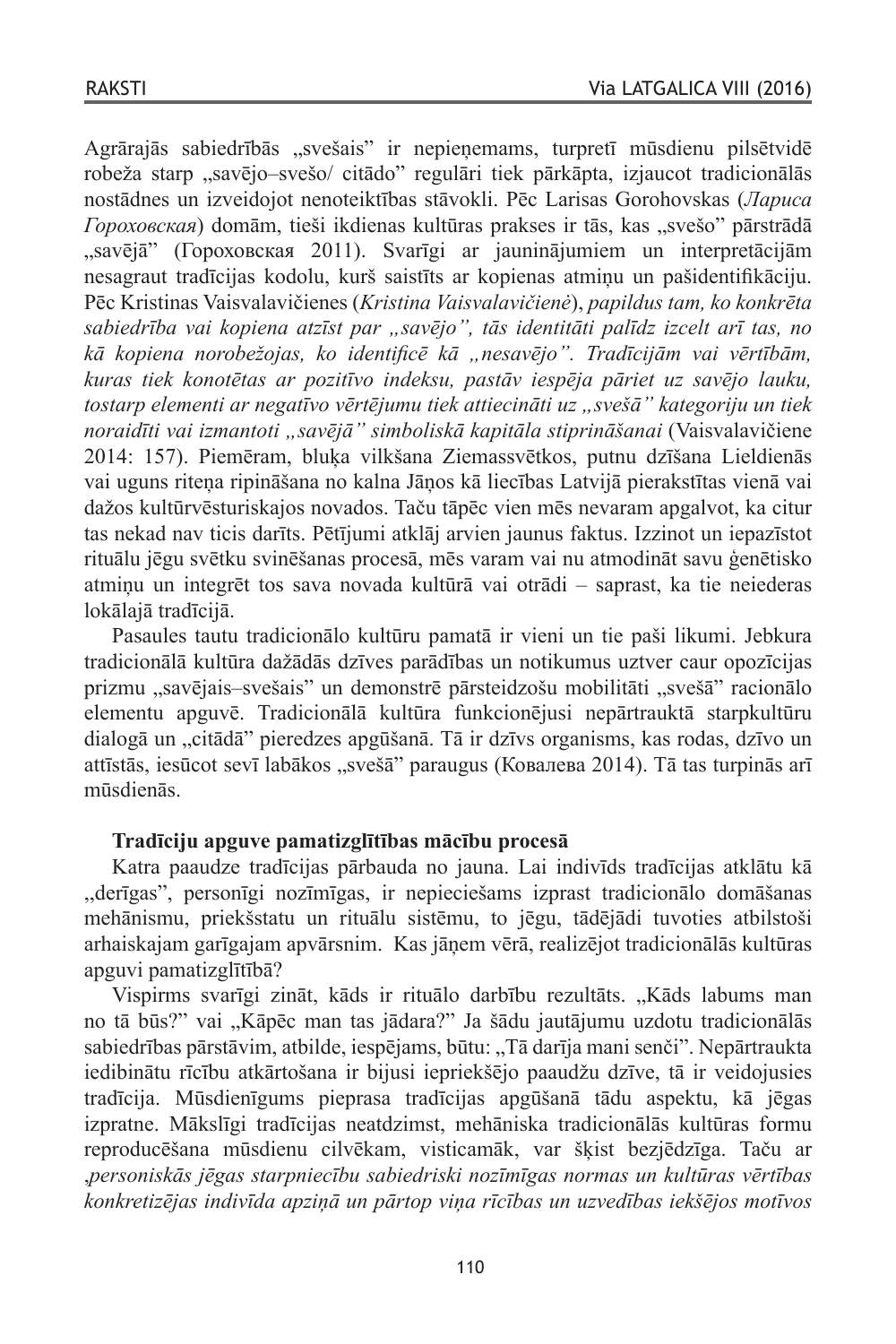(McWilliam, Erica;Taylor, Peter 2012). Informācijas gūzma, nekvalitatīva ezotēriska tradīciju interpretācija vai vienkārši atsevišķu indivīdu iztēles spēle, kas tiek uzdota par tradīciju, kā arī garīgā biznesa idejas var radīt "klupšanas akmenus" nezinošam iesācējam.

Mūsdienās tradicionālās kultūras apguvē, tradīciju atjaunošanā nepieciešama kritiska un radoša pieeja.Kritiskā pieeja ietver analīzi un loģiku jeb kritisko domāšanu, radošā pieeja jeb diverģentā domāšana paredz jaunu risinājumu meklēšanu, un tas pamatojas spējā kritiski novērtēt tradīciju aktualitāti mūsdienu kontekstā (Fišers 2005).

Lai īstenotu tradicionālās kultūras apguvi pamatizglītībā bērnam personīgi nozīmīgā veidā, svarīgi pievērst uzmanību bērna dzīves pieredzei (esošajām zināšanām, pārdzīvojumiem, notikumiem). Ja mācības būs saistītas ar bērna dzīves pieredzi, viņš būs ieinteresēts iesaistīties darbībā, kas viņa pieredzi paplašina. Šo domu pamato Deivida Kolba (*David Kolb*) empīriskās mācīšanās teorija, kurā akcentēta personīgās pieredzes un darbības nozīme jaunas pieredzes un izpratnes konstruēšanas procesā (Kolb, 1984) un Alekseja Ļeontjeva (*Алексе́ й Леонтьев*) darbības teorija (Леонтьев 2005). Būtiskākās šo teoriju atziņas iestrādātas raksta autoru veidotās grāmatu sērijas struktūrā, *ietverot:* 

● *jautājumus bērna pieredzes aktualizēšanai;* 

● *uzziņas materiālu pieredzes bagātināšanai;* 

● *autentiskus folkloras tekstus: tautasdziesmas, ticējumus, pasakas, rotaļas un spēles;* 

● *pētnieciskus un radoši praktiskus uzdevumus;* 

- ● *āķīgus jautājumus prāta asināšanai;*
- ● *vārdnīcu mazāk zināmu vārdu nozīmju izpratnes veicināšanai;*

● *atgriezeniskās saiknes uzdevumus paveiktā pašnovērtējumam* (Rancāne, Siliņa-Jasjukeviča, Briška 2016: 242).

Piedāvātais tradīciju saturs var nebūt bērnam pazīstams vai svarīgs, bet dažāda veida vērtību pārdzīvojumi ir katra bērna pieredzē. Dzīvesprieka, pārsteiguma, izbrīna, azarta, pašpaļāvības, gandarījuma, draudzības, sāncensības, nopietnības un bijības, "varēšanas" vai kopā būšanas pārdzīvojuma pieredze liecina, ka notikums ir bijis personīgi nozīmīgs bērnam. Rosinot sarunu ar bērniem par viņu tradīciju pieredzi, tradicionālo vērtību pārdzīvojums tiek atsaukts atmiņā un pārdzīvots vēlreiz. Ja pieaugušais zina, kāda jēga (un līdz ar to – vērtību pārdzīvojums) ir viņa piedāvātajām zināšanām un darbībām, iespējams katram tematam atrast paralēles bērna dzīvē.

Tradicionālās kultūras izziņas procesā bērnus aktīvāk iesaistīties rosina problēmjautājumi vai noformulēta pretruna. Piemēram: *Kāpēc svētkos jāslauka grīda, ja tā tik un tā atkal kļūs netīra? Vai tu proti iztīrīt istabu, māju sētu? Kā tu to dari ikdienā, kā pirms svētkiem? Kādēļ tieši pavasarī ir tradīcija veikt lielo tīrīšanu?*  (Rancāne, Siliņa-Jasjukeviča, Briška 2016)

Tradīciju apguvē nepieciešama praktiska darbošanās – gatavošanās svētkiem,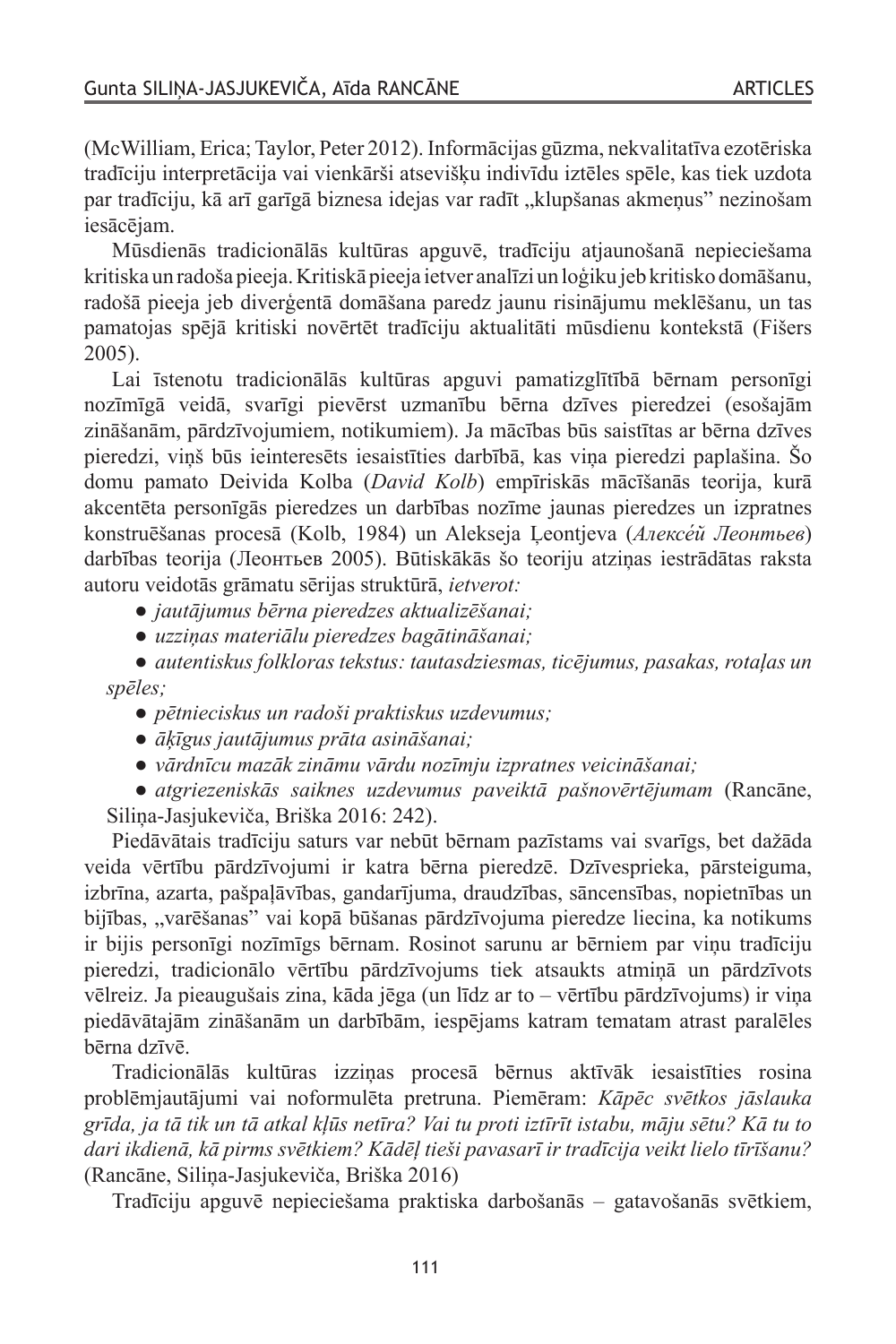svētku svinēšana, rituālo darbību veikšana. *Priekšmetiskai apziņai, sapratnes piepūlei, cenšoties ietiekties parādību likumā, patiešām nekad nav īsti izzināms tas, kas ir dzīvs. Dzīvais nav tāds, ka no ārienes varētu ieskatīties tā dzīvestībā. Gluži pretēji, vienīgais veids, kā aptvert dzīvestīgo, ir kļūt ar to iekšējam*, (Gadamers 1999: 242) raksta filozofs Hanss-Georgs Gadamers *(Hans-Georg Gadamer)*. Piemēram, gatavojoties Ziemasvētkiem, bērnus var iesaistīt tradicionālo telpu rotājumu izgatavošanā. Izgatavojot puzurus svētkiem, bērni latviešu valodā paplašina vārdu krājumu ar iepriekš nezināmiem vārdiem: *spīdzenis, puzurs, ķists, valgi, spurguļi*, mācās lasīt un izmantot, kā arī paši veidot rotājuma izgatavošanas instrukciju. Matemātikā bērni mācās aprēķināt rotājuma izgatavošanai nepieciešamos materiālus un apgūst prasmi mērīt un konstruēt telpiskas ģeometriskas figūras. Mājturībā un tehnoloģijās – vākt un sagatavot dabas materiālus, griezt, vērt, siet, rotāt. Sociālo zinību saturs paplašina bērnu izpratni par Ziemassvētku tradicionālo rotājumu nozīmi saistībā ar tautas priekšstatiem par laiku un telpu. Rosina bērnus iesaistīties svētku savlaicīgā plānošanā, pienākumu un atbildības sadalē sagatavošanās procesā. Dabas zinību saturs bērniem palīdz izprast augšanas un miera periodu auga dzīvē un gada ritumā, salmu izmantošanas skaidrojums rotājuma izgatavošanā rada priekšnosacījumus rotājuma simboliskās nozīmes izpratnei (Rancāne, Siliņa-Jasjukeviča, Briška 2014).

Veidojot mūsdienīgu mācību literatūru, ļoti svarīgi piedāvāt uzdevumus, kas rosina bērnusizmantot dažādusfolkloras materiālus un tradīciju izziņas avotus esošās pieredzes paplašināšanai. Piemēram, izzinotsava novada gadskārtu svētku tradīcijas, bērni vienlaikus var pilnveidot savu digitālo pratību, mācīties izmantot informācijas un komunikācijas tehnoloģijas kā līdzekli tradīciju izpētē. Bērni var veikt intervijas ar tradīciju lietpratējiem savā novadā, izvirzot sev svarīgus jautājumus. Apkopot iegūto informāciju ar saviem domubiedriem, strādāt kopā, sadarboties. Salīdzināt savu un citu pieredzi, lasīt un analizēt folklorastekstus un dažādusizziņas materiālus, mācīties spriest par tradīciju jēgu mūsdienu kultūras kontekstā. Tradīciju pētīšana, salīdzināšana, apspriešana, vērtēšana ļauj mācības individualizēt un personalizēt. No darbības jēgas viedokļa skolotājam ir jādara viss, lai bērni izprastu tradīciju mācīšanās mērķi. Svētki ir opozīcija ikdienai, tie cilvēkam sniedz saviļņojuma, prieka un sajūsmas solījumu. Autoru pieredze liecina, ka doma par svētkiem bērnus iedvesmo aizrautīgāk un mērķtiecīgāk iesaistīties svētku sagatavošanā piedāvātajās mācību darbībās. Kopīga mērķa izpratne saliedē mācību procesā iesaistītos un rosina konstruktīvai sadarbībai. Zināšanu un prasmju praktiska pielietošana svētku situācijā rada apstākļus emocionālam pārdzīvojumam un personības iesaistīšanai veselumā. Neviens mācību līdzeklis vai skolotāja stāstījums par tradīcijām no vēsturiskās perspektīvas nevar ietvert visu dzīves un kultūras pasaules daudzveidību un šodienas notikumu dinamiku, ja bērnam netiek piedāvāta iespēja pašam pārliecināties par iegūto zināšanu un prasmju izmantošanu. Plānojot svētkus, skolotājam ieteicams apsvērt svētku rituālam atbilstošas vides izvēli. Kā liecina pieredze, spēcīgu svētku pārdzīvojumu izraisa iespēja svētkus nosvinēt tuvāk dabai, lauku sētā. Organizējot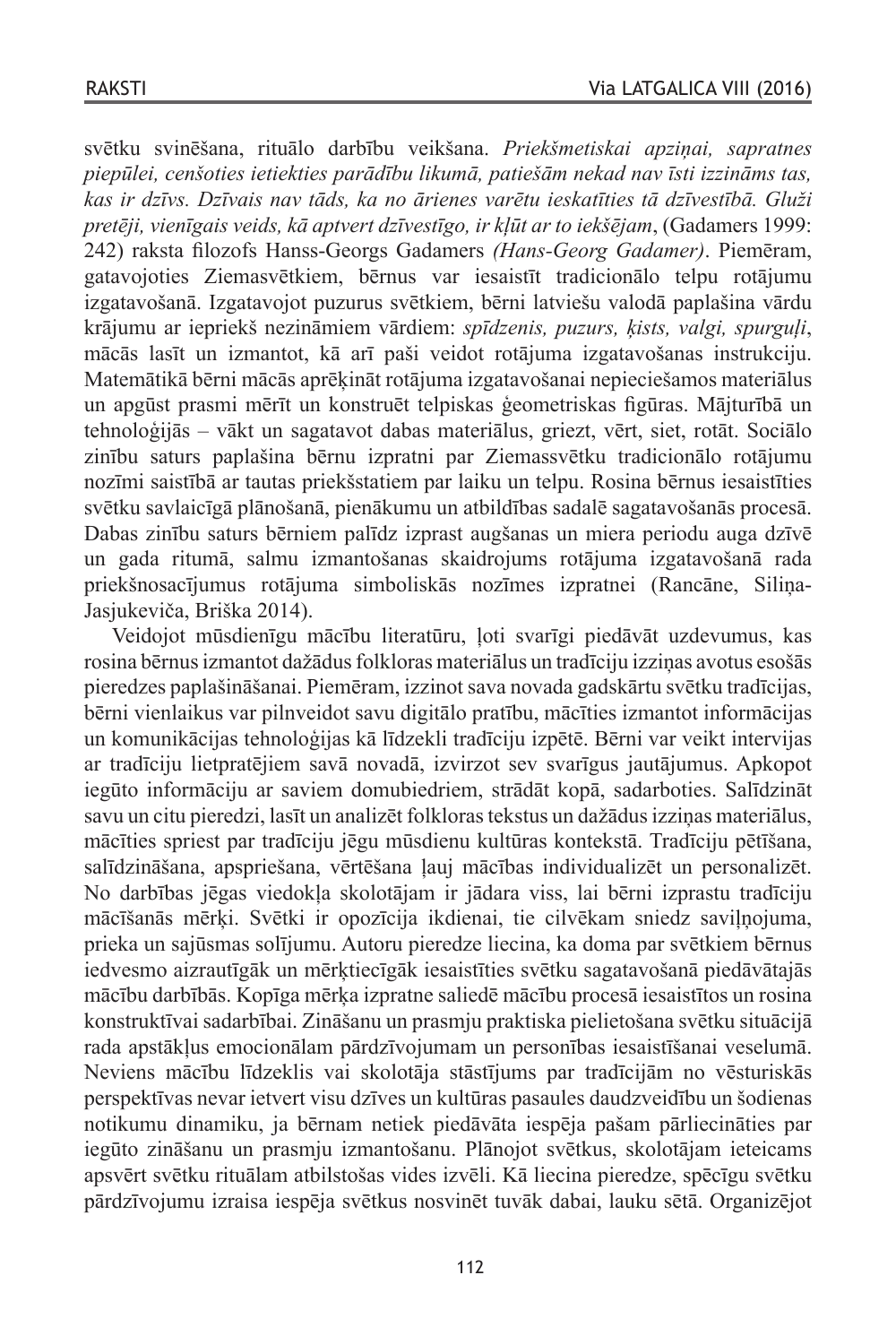svētkus, ieteicama sadarbība ar bērnu vecākiem, visiem kopā meklējot vislabākā risinājuma iespējas.

Tradīciju apguvē gūtajai pieredzei nav nozīmes, ja nav atgriezeniskās saiknes. To nodrošina refleksija – iespēja bērnam apzināt jaunajā tiešajā pieredzē gūto pārdzīvojumu, zināšanas un prasmes. Raksta autoru grāmatu sērijas ,,Saules gads" grāmatās iekļauti dažādi refleksijas veidi: *aprakstošā* pievērš uzmanību reālajiem faktiem, t. sk., ļauj bērnam niansēti uztvert savas izjūtas, pamanīt izvēles un vērtējumu (ko darīju?, kas notika?, ko jutu/ domāju?); *analītiskā* – piedāvā no dažādiem skata punktiem analizēt atsevišķus darbības aspektus gadskārtu svētku sagatavošanā un īstenošanā, papildinot bērna subjektīvo vērtējumu ar skolotāja piedāvātajiem kritērijiem (kā risināju jautājumus?, kā panācu efektu?, kas man bija svarīgi?, kā to varu pilnveidot?); *kritiskā* – piedāvā bērnam gūt darbības vērtējumu plašā sociālo un kultūras vērtību kontekstā (kas ir svarīgi?, kāda jēga manai darbībai?, kādēļ es tā izvēlējos?). Refleksijā bērns apzinās, ko ir iemācījies, zina, prot, saprot, kādu attieksmi pret to jūt.

Iepriekš piedāvātie apsvērumi ir būtiski novada tradicionālās kultūras mūsdienīgai īstenošanai pamatizglītībā.

#### **Secinājumi**

Kultūras tradīciju apguves ierosinātājas sākumā ir vecāku, pēc tam skolotāja piedāvātās vērtību koordinātes. Bērns pieredzi par novada tradicionālo kultūru var iegūt teorētiskā un kognitīvā ceļā, tomēr patiess kultūrizpratnes dziļums atklājas brīdī, kad tradīcijas tiek lietotas.

Mehāniska tradicionālās kultūras formu reproducēšana ir bezjēdzīga. Ar personiskās jēgas starpniecību sabiedriski nozīmīgas normas un kultūras vērtības konkretizējas indivīda apziņā un pārtop viņa rīcības un uzvedības iekšējos motīvos.

Personīgajā pieredzē pārstrādāti jēdzieni, parādības un norises funkcionē kā augstākas pakāpes kognitīvās saiknes, tādējādi jēdzieni tiek nostiprināti indivīda domāšanas struktūrā mijiedarbībā ar apkārtējo sociokultūras vidi. Tradicionālās kultūras apguvi bērnam svarīgi būtu sākt ar "savējā", tuvā apzināšanu, savas mājas izveidi, tātad, sava novada tradīciju izzināšanu. Sastapšanās ar "citādo" mūsdienu pasaulē ļaus tam identificēt sevi kā patību un izvēlēties – izmantot "svešo" savas kultūras kapacitātes stiprināšanai vai nē.

Tradicionālās kultūras satura apguvē svarīgas filozofiskas kategorijas un kultūras struktūrelementi ir *laiks, telpa, dalībnieki, rituāli un rezultāts*. Šāds strukturējums palīdz atklāt gadskārtu svētku svinēšanas tradīciju jēgu. Tradicionālās kultūras apguvi integrēti var īstenot visu pamatizglītības jomu – valodas, tehnoloģiju un zinātņu pamatu, mākslas, cilvēka un sabiedrības mācību priekšmetu satura apguvē.

Mācīšanās, sadarbojoties dažādu paaudžu cilvēkiem, ir viens no svarīgākajiem principiem tradicionālās kultūras praksē.Jēgpilna izpratne veidojas vieglāk, ja notiek praktiska darbība ar konkrētu materiālu konkrētā vidē, tādā veidā gūtā pieredze stiprina saikni ar apkārtējo pasauli.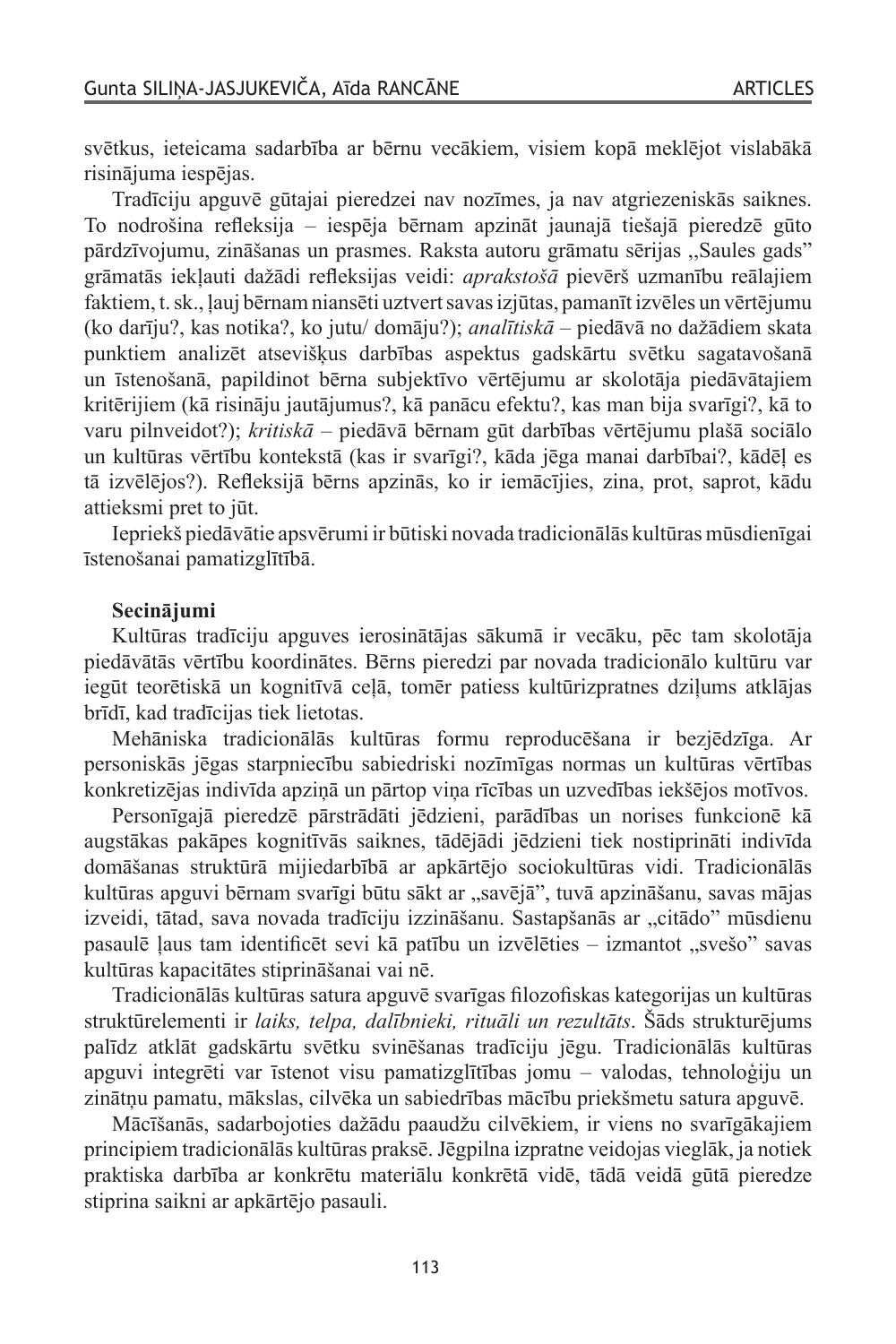# **LITERATŪRA**

Bronfenbrenner, Urie (ed., 2005). *Making Humans Beings Human: Bioecological* 

*Perspectives on Human Developement.* Sage Publications: Thousand Oaks, CA. Dewie, John (1997). *Experience and Education*. New York: Touchstone.

Eliade, Mirča (1996). *Sakrālais un profānais.* Rīga: Minerva.

Fišers, Roberts (2005). *Mācīsim bērniem domāt*. RaKa, Rīga.

Gadamers, Hanss G. (1999) *Patiesība un metode.* Rīga: Jumava.

Gadamers, Hanss G. (2002). *Skaistā aktualitāte.* Rīga: Zvaigzne ABC.

Ministru kabinets (2013). *Kārtība, kādā izvērtē un apstiprina mācību literatūras atbilstību valsts pamatizglītības standartam un valsts vispārējās vidējās izglītības standartam.* MK noteikumi Nr. 894 Rīgā, 2013.gada 17.septembrī.

Kolb, David (1984). *Experiential learning: experience as the source of learning and development.* Englewood Cliffs, NewYork.

Kūle, Maija (2016). *Jābūtības vārdi. Etīdes par zināšanām un vērtībām mūsdienu Latvijā.* Rīga: Zinātne.

Lapinska, Ieva (2012). *Identitāte un citādība*. Rīga: LU aģentūra "LU Filozofijas un socioloģijas institūts".

Lipsne, Aleta, Bukne-Sala, Kristīne, Leimane, Ilga, Jankovska, Laila (2016). *Suitu novada mācība*. Alsunga: Suitu etniskās kultūras centrs.

McWilliam, Erica; Taylor, Peter (2012). *Personaly Significant Learning. [http://www.](http://www.ericamcwilliam.com.au/personally-significant-learning/) [ericamcwilliam.com.au/personally-significant-learning/](http://www.ericamcwilliam.com.au/personally-significant-learning/)*, sk. 20.10.2016.

Pike, Kenneth, L. (1954) *Language in relation to a unified theory of the structure of human behavior.* Preliminary edition. Glendale, CA: Summer Institute of Linguistics.

Rancāne, Aīda, Siliņa-Jasjukeviča, Gunta, Briška, Ilze (2014). *Saules gads. Ziemassvētki.* Rīga: Madris.

Rancāne, Aīda, Siliņa-Jasjukeviča, Gunta, Briška, Ilze (2016). *Saules gads. Lielā diena.* Rīga: Zvaigzne ABC.

Rogoff, Barbara (2003). *The cultural nature of human developement*. Oxford, USA: Oxford University Press.

Siliņa-Jasjukeviča, Gunta (2011). *Novada tradicionālā kultūra lokālās kultūrpiederības veicināšanai sākumskolā.* Promocijas darbs doktora zinātniskā grāda iegūšanai pedagoģijā. Rīga: LU. *[https://dspace.lu.lv/dspace/bitstream/handle/7/4684/20789-Gunta\\_Silina\\_](https://dspace.lu.lv/dspace/bitstream/handle/7/4684/20789-Gunta_Silina_Jasjukevica_2011.pdf?sequence=1) [Jasjukevica\\_2011.pdf?sequence=1](https://dspace.lu.lv/dspace/bitstream/handle/7/4684/20789-Gunta_Silina_Jasjukevica_2011.pdf?sequence=1)*, sk. 10.11.2016.

Šuplinska Ilga, Justs, Māris (2014). *Baļtinovys receptis* [CD]. Rēzekne: Rēzeknis Augstškola.

Šuplinska Ilga, Justs, Māris (2016). *Viļakys ticiejumi* [CD]. Rēzekne: Rēzeknis Tehnologeju akademeja.

Vaisvalavičiene, Kristina (2014). Tradicionālās kultūras robežu maiņa lietuviešu un latviešu bērnu periodikā (1866–1940). *Via Latgalica: humanitāro zinātņu žurnāls* VI. Rēzekne: Rēzeknes Augstskola. 151–171.

Байбурин, Альберт (1993). *Ритуал в традиционной культуре. Структурносемантический анализ восточнославянских обрядов.* Санкт-Петербург: *Наука.*

Гороховская, Лариса (2011). Образ "чужого" в традиционной и современной культурах. *В мире науки и искусства вопросы филологии, искусствоведения и культурологии* I. Новосибирск: Сибак. *<https://sibac.info/conf/philolog/vi/26523>*, sk. 10.11.2016.

Зыкова, Марина (2006). *Фольклоротерапия: структурирование жизни через обряд.* Москва: Издательство психолого-социального института.

Ковалева, Татьянa (2014). Опыт трансформации чужого в свое в русской